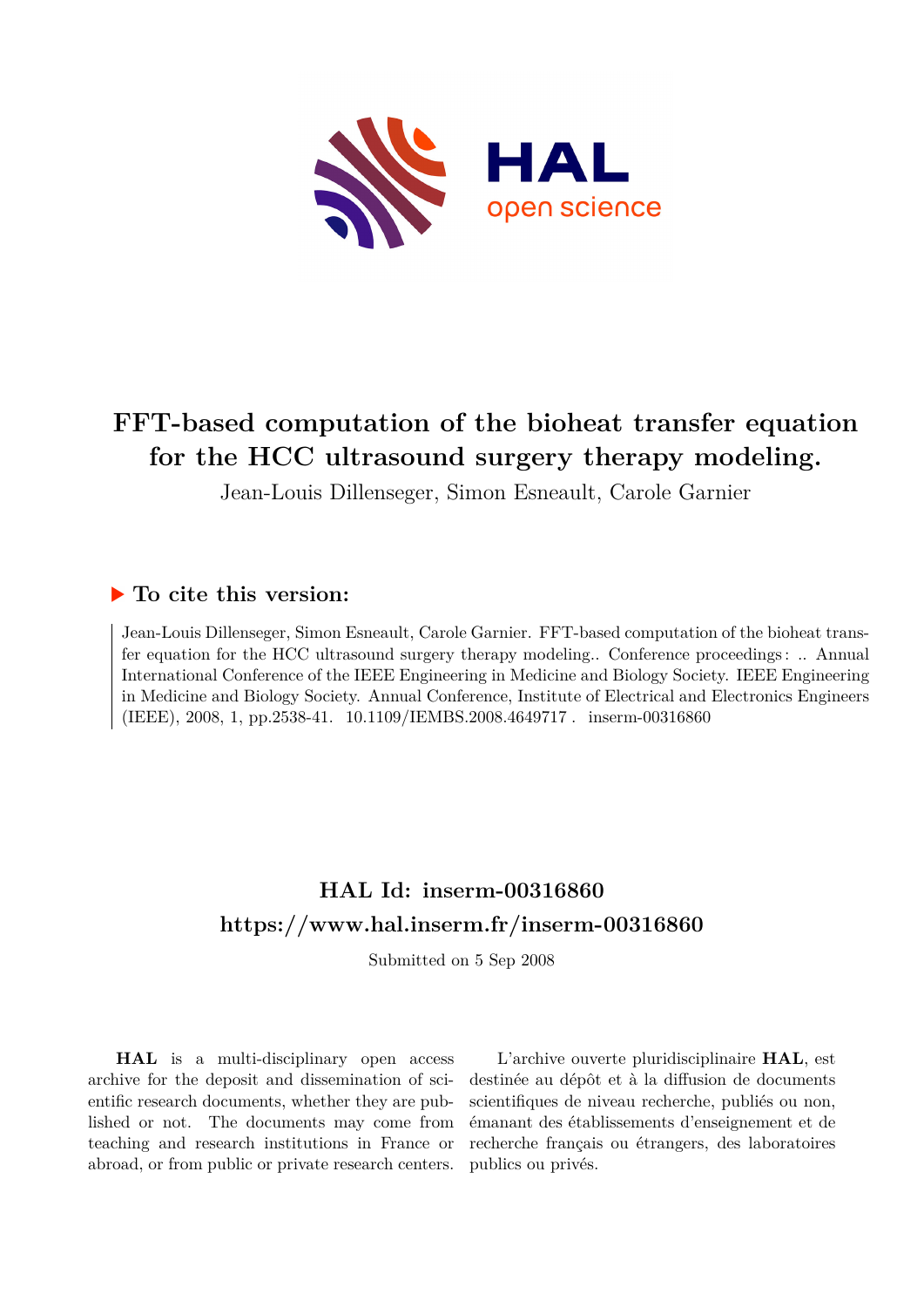# *FFT-based computation of the bioheat transfer equation for the HCC ultrasound surgery therapy modeling*

**Dillenseger Jean-Louis** \* **, Esneault Simon , Garnier Carole**

*LTSI, Laboratoire Traitement du Signal et de l'Image INSERM : U642, Universit*é *Rennes I, FR*

\* Correspondence should be adressed to: Jean-Louis Dillenseger <jean-louis.dillenseger@univ-rennes1.fr>

#### **Abstract**

**This paper describes a modeling method of the tissue temperature evolution over time in hyperthermia. More precisely, this approach is used to simulate the hepatocellular carcinoma curative treatment by a percutaneous high intensity ultrasound surgery. The tissue temperature evolution over time is classically described by Pennes**' **bioheat transfer equation which is generally solved by a finite difference method. In this paper we will present a method where the bioheat transfer equation can be algebraically solved after a Fourier transformation over the space coordinates. The implementation and boundary conditions of this method will be shown and compared with the finite difference method.**

**Author Keywords** hyperthermia ; Bioheat Transfer Equation ; high intensity ultrasound ; interstitial therapy ; ultrasound therapy ; modeling

#### **Introduction**

At an early stage, the hepatocellular carcinoma (HCC) is commonly confined to a solitary mass which is potentially curable by a percutaneous surgical resection such as percutaneous ethanol injection, or radiofrequency ablation [1]. Ultrasound surgery are now proposed within this interstitial applicators context [2]. The therapeutic ultrasound device is composed of a small  $(3 \text{ mm} \times 10 \text{ mm})$  planar ultrasonic mono-element transducer encapsulated in a  $\varnothing$  4 mm cylindrical interstitial applicator which is set within the tumor under ultrasound image guidance. The therapy consists in a sequence of exposures. After each exposure the applicator can be rotated by a specific angle in order to deposit heat according to the tumor geometry. This method offers the advantage to be more controllable in depth and direction than other interstitial heating modalities. Like any other minimally invasive image guided therapy, its clinical application requires an efficient planning at the pre-operative stage. This paper will deal with the design of a physically-based model of the delivered thermal dose.

The framework of the modeling involves to compute 1) the tissue temperature T evolution over time and then 2) to estimate the thermal damages (the necrotic volume) induced by the heating [3], [4].

Classically in hyperthermia, the tissue temperature T evolution over time is obtained by solving Pennes' bioheat transfer equation (BHTE) [ 5]:

$$
\rho_t C_t \frac{\partial T}{\partial t} = k_t \nabla^2 T + V \rho_b C_b (T_b - T) + Q
$$

where:  $\rho_t$  and C<sub>t</sub> refer to tissue density and specific heat;  $k_t \nabla^2 T$  models the thermal diffusion with  $k_t$  the thermal conductivity of tissue; V  $\rho$  ${}_{b}C_{b}$  (T<sub>b</sub> -T) models the effect of perfusion where V,  $\rho_{b}$ , C<sub>b</sub> and T<sub>b</sub> are respectively the perfusion rate per unit volume of tissues, the density, the specific heat and the temperature of blood; and Q the rate of the heat per unit volume of tissue produced by the source.

In the case of high intensity ultrasound therapy, Q is an acoustical power given by  $Q = \beta f p^2/\rho_c$  where  $\beta$  is the absorbtion coefficient of ultrasound in tissues which depends on the tissue temperature [6]; f, the ultrasound frequency; c, the ultrasound velocity and p, the pressure delivered by the ultrasound device which depends on the physical and the tissue assumptions [7].

The concept of thermal dose [8] is used to assess thermal damages. For each location and history of temperature, the thermal dose is defined as an equivalent time the temperature of reference of 43°C should be applied to obtain the same thermal damage. It can be computed directly from the temperature map:

$$
D_{43 \text{ }^{\circ} \text{C}}(x, y, z, t) = \sum_{i=1}^{t} R^{(43 - T(x, y, z, t))} \Delta t
$$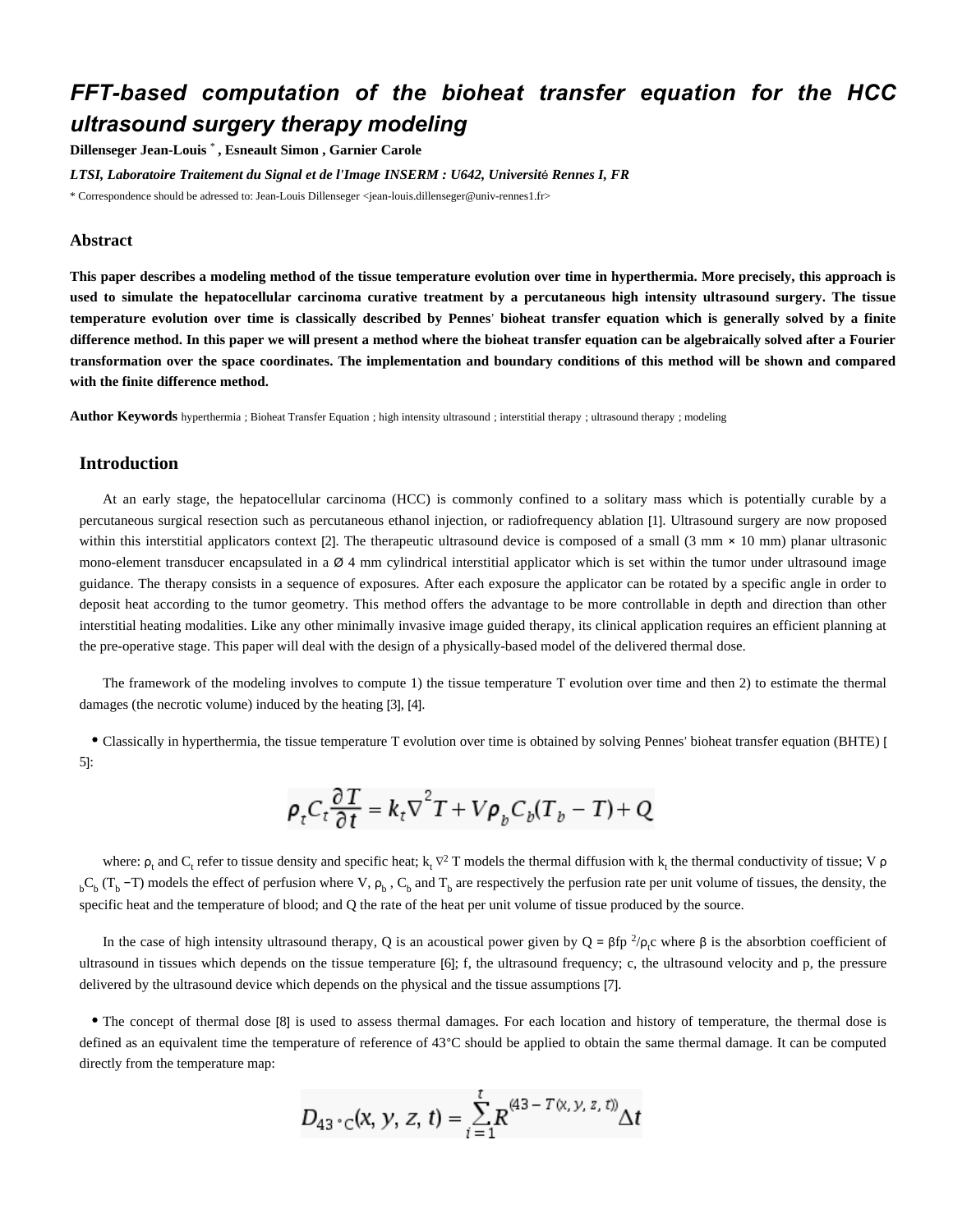with R = 0.5 if T > 43°C and R = 0.25 otherwise. Liver tissues are considered as irreversibly thermally damaged when D  $_{43\degree}$ C > 340 minutes [9].

The BHTE (1) is generally solved by finite difference [10] or finite elements methods. A previous study (in 2D) has shown that in the case of non perfused tissues  $(V = 0)$  the partial equation in time can be explicitly solved in the spatial frequency space [11]. But the liver is one of the most vascularized human tissue so perfusion can no more be considered as negligible. In this paper we will extend this idea to solve the BHTE in the spatial frequency space in 3D with perfusion and combine it to the 3D modeling of the thermal coagulation necrosis induced by an interstitial ultrasonic transducer in the liver [4].

### **Methods**

#### **BHTE solving**

If we consider that the coefficients  $\rho_t$ ,  $C_t$ ,  $k_t$ ,  $V$ ,  $\rho_b$ , and  $C_b$  remain constant over time, then (1) can be rewritten as:

$$
A\frac{\partial T(\mathbf{x},t)}{\partial t} = B\nabla^2 T(\mathbf{x},t) + C(T_b(\mathbf{x}) - T(\mathbf{x},t)) + Q(\mathbf{x},t)
$$

where: **x** is the spatial coordinates, t the time parameter,  $A = \rho_t C_t$ ,  $B = k_t$  and  $C = V \rho_b C_b$ .

If we take the Fourier transformation of (3) over the space coordinates and use the property that if  $F(x)$  is a differentiable function with Fourier transform F\*(**v**) (where the symbol \* denotes the Fourier Transform and **v** the spatial frequency coordinates), then the Fourier transform of its derivative is given by j2π **v** F\*(**v**), so:

$$
A\frac{\partial T^{\alpha}(\mathbf{v},t)}{\partial t} = -4\pi^{2}\mathbf{v}^{2}BT^{\ast}(\mathbf{v},t) + C(T_{b}^{\ast}(\mathbf{v}) - T^{\ast}(\mathbf{v},t)) + Q^{\ast}(\mathbf{v},t)
$$

The second order partial differential equation over the space domain is translated into an algebraic equation.

If we consider that the acoustic power  $Q(x, t)$  remains constant over time, (4) can be rewritten as a first-order differential equation over the time:

$$
A\frac{\partial T^*(\mathbf{v},t)}{\partial t} + (4\pi^2 \mathbf{v}^2 B + C)T^*(\mathbf{v},t) = CT_b^*(\mathbf{v}) + Q^*(\mathbf{v})
$$

If  $T^*_{init}(v)$  is the Fourier transform of the initial temperature map at t = 0, an analytical solution can be found for (5):

$$
T^*(v, t) = T^*_{init}(v) \exp \left(-\frac{(4\pi v^2 + C)t}{A}\right) + \frac{CT^*_b(v) + Q^*(v)}{4\pi^2 v^2 + C} \left(1 - \exp \left(-\frac{(4\pi^2 v^2 + C)t}{A}\right)\right)
$$

#### **Implementation and boundary conditions**

Some properties of the ultrasound therapy and boundary conditions must be taken into account for the implementation:

The thermal dose (2) is an integration. The temperature must be computed at several time steps Δt.

The front transducer face is cooled by a continuous flow of degassed water maintained at a constant temperature. The temperature of the cooling water serves as an isothermal boundary condition. But this condition cannot be described explicitly in (6). However, this condition can be incorporate in the model by the following iterative process:

- With (6), compute explicitly T (**x**, Δt), the temperature map at a specific time step Δt.
- In T (**x**, Δt), modify the temperature for the **x** within the interstitial ultrasonic transducer to the temperature of the cooling water.

The modified  $T(x, \Delta t)$  serves then as a new initial temperature  $T_{init}(x)$  map for (6) in order to compute the temperature map at the next time step Δt.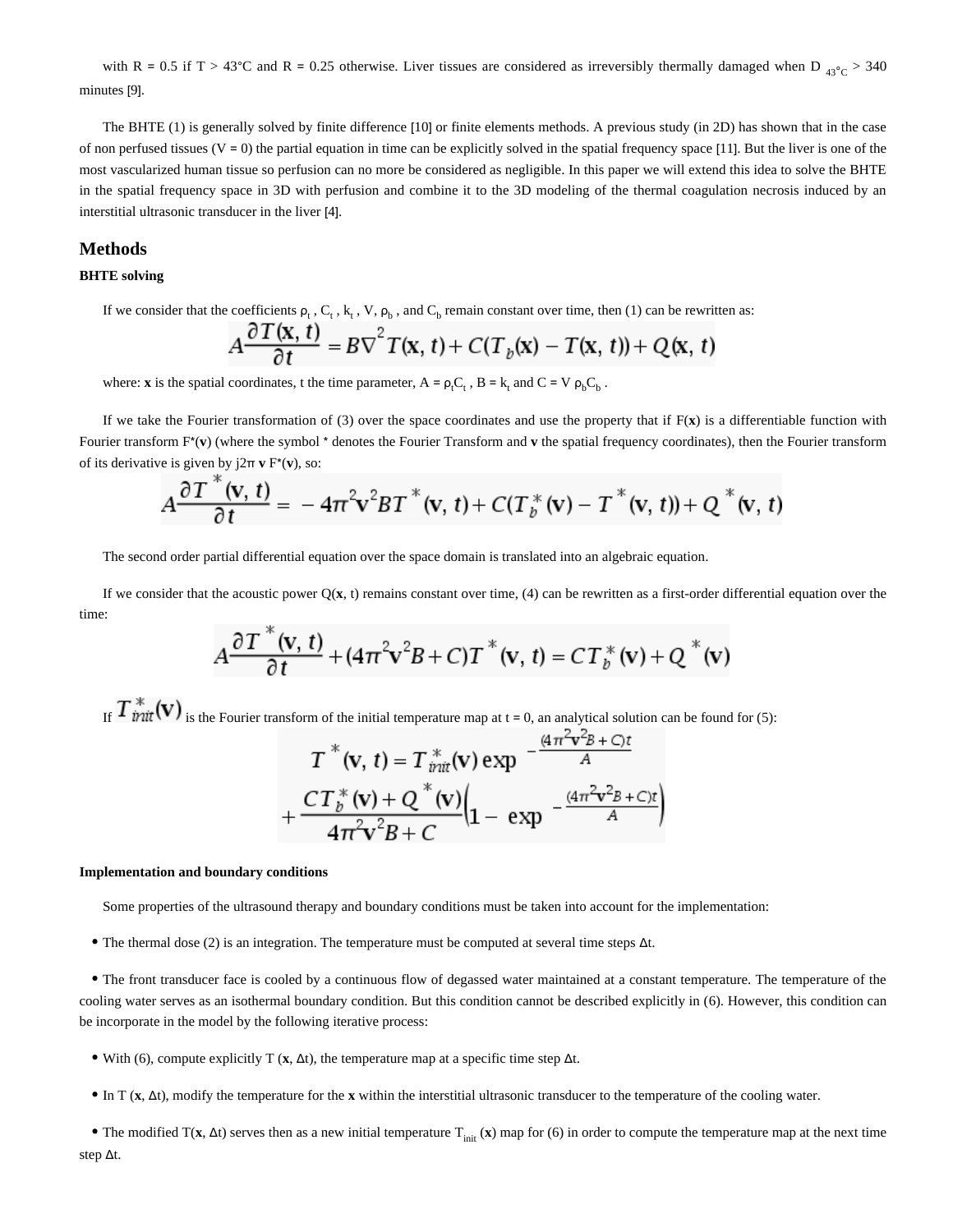As ebullition is not considered in the present model and for avoiding unrealistic temperatures; a threshold must ensure that the temperature could never exceed 100°C. This threshold is incorporated in the model using the iterative process described previously.

In [4], [7], we have shown that for more realistic modeling, the acoustic power Q is temperature dependent and so does not remain constant over time. However, because the temperature evolution over time is relatively slow, we can consider that Q remains constant during a time step Δt. So Q needs only to be actualized after each Δt and can be incorporated in the model using the iterative process described previously.

The implemented algorithm can so be summarized by:

Initialization.  $T<sub>b</sub>$  (x) is build by setting the temperature within the interstitial ultrasonic transducer to the temperature of the cooling water and to 37°C elsewhere.  $T_b^*$  (v) is then computed. At t = 0,  $T_{init}^*$  (v) is set the same as  $T_b^*$  (v)  $_{Q(x)}$  and so  $_{Q*(v)}$  are also computed at  $t = 0$ .

Temperature map estimation. At t = t+Δt, T\*(**v**, Δt) is computed using (6) in order to estimate T(**x**, Δt).

Boundary effects and thermal dose. T(**x**, Δt) is modified in order to take the cooling water effect and temperature threshold into account. The thermal dose (2) is updated.

Acoustical power. Q(**x**) can be computed by taking new shooting parameters and/or the new temperature map T(**x**, Δt) into account.

• Next iteration initialization. The new  $T^*_{init}(v)$  is estimated from the Fourier Transform of T(**x**, Δt) modified at step 3. The new Q<sup>\*</sup>(**v**) is also computed. t is incremented by Δt and a new iteration can be computed from step 2.

#### **Results and Discussion**

#### **Simulation context**

For evaluation purpose, we choose to simulate a real invivo experiment described in [2]. A 10.7 MHz therapeutic ultrasound was positioned inside the liver of pigs, away from large blood vessels. This animal experimentation was approved by a veterinarian ethics committee. The exposure conditions were set to: 14 W/cm<sup>2</sup> for the intensity measured by a force balance at the surface of the applicator;  $37^{\circ}$ C for the transducer cooling water temperature and 20 s for the duration of the exposure. Four thermocouples were introduced inside liver on the acoustic axis of the transducer right at the end of the 20 s-long exposure. The maximum increase of temperature was measured at four different positions: 2.5, 5, 7.5 and 10 mm from the applicator surface.

#### **Method implementation**

The simulation is performed within a 201 × 201 × 61 volume grid with a sampling step Δ**x** of 0.4 mm on each direction (which corresponds to a simulation volume of size 80 mm  $\times$  80 mm  $\times$  24 mm). The simulated applicator is set in the middle of this volume. Fourier transforms were computed using the classical 3D FFT algorithm computed on a 256 ×256 ×64 elements volume grid. The used tissue acoustical and thermal properties were found in the literature [12], [13], [14] and set to:  $\rho_t = 1050 \text{ kg} \cdot \text{m}^{-3}$ ,  $C_t = 3639 \text{ J} \cdot \text{kg}^{-1} \cdot \text{C}^{-1}$ ,  $k_t = 0.56 \text{ W} \cdot \text{m}^{-1} \cdot \text{C}^{-1}$ ,  $V \rho_b = 30 \text{ kg} \cdot \text{m}^{-1}$  $m^{-3} s^{-1}$  and  $C_b = 3825$  J·kg<sup>-1</sup>. $\degree$  C<sup>-1</sup>. The pressure p is computed using a discrete Rayleigh integral [7] and considered as invariant over time. On the contrary, the acoustical power Q(**x**, t) is updated after each time step Δt as follows: at each spatial location **x**, the absorbtion coefficient β(**x**, t) is estimated according to Connor's 6th order polynomial approximation of the absorbtion coefficient curve vs. temperature [6] for the temperature T(**x**, t).

As an example, Fig. 1 presents the simulated temperature maps computed at  $t = 20$  s on two orthogonal cut planes (Fig. 1-left: axial cut plane perpendicular to the applicator axis; Fig. 1-right: sagittal cut plane along the applicator axis). Fig. 2 shows the corresponding simulated necrotic volumes (in white on the figure).

Fig. 3 compares the real temperatures measured on the invivo experimental validation at the four different positions [2] and the temperature curves obtained by our simulation method. The temperature curve obtained by our approach seems to match with the experimental data. The effect of the transducer cooling water can also be noticed near the applicator surface (on the left of the curve).

#### **Time step influence**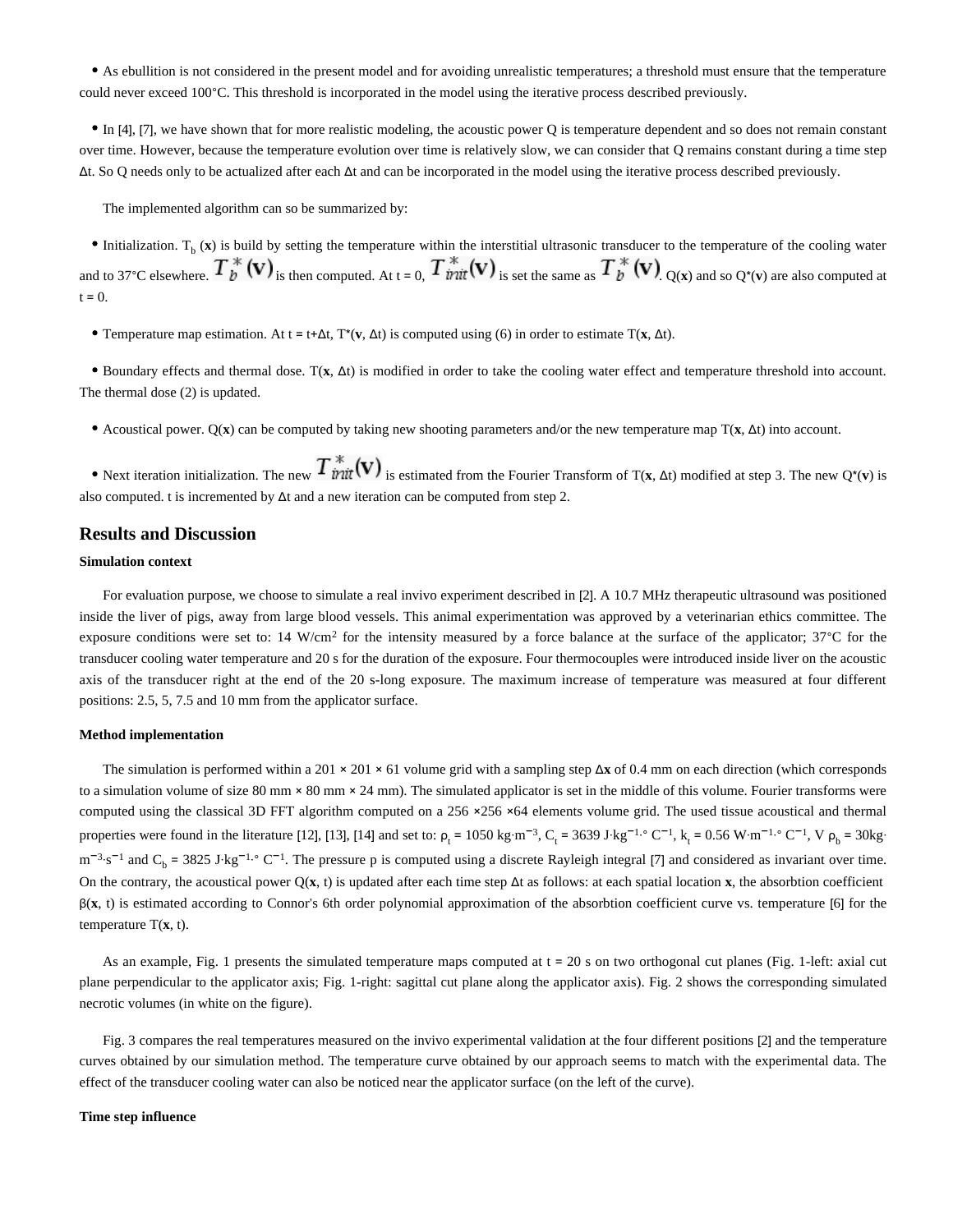In section II-B, it has been shown that the choice of the time step Δt is crucial for the balance between computation speed and accuracy of the model. In order to evaluate the influence of Δt, several BHTEs were computed with Δt varying from 0.1 s to 20 s.

Fig. 4 presents the temperature curves along the axis perpendicular to the transducer surface and obtained when computing the BHTE with the several  $\Delta t$ . The curves are very similar when  $\Delta t \leq 2$  s. Only the temperature profiles near the applicator surface are a bit different. This is due to the different cooling water isothermal boundary condition refreshment rates. However, the curves are relatively different when  $\Delta t > 2$  s. In these cases, the low refreshment rate affects not only the cooling water isothermal boundary condition but also the estimation of the acoustical power Q. This is confirmed by error measurements: the curve computed with  $Δt = 0.1$  s is considered as reference; the Mean Squared Errors between the other curves and the reference curve are reported on Table I. The computation times of the 20 s sequence simulations (computed on a conventional PC: Pentium 4 3.2 GHz proc. with 1GB RAM) are also reported on Table I.

#### **Comparison with the finite difference method**

The BHTE can be discretized with the finite difference scheme where the temperature  $T^{n+1}(x)$  at step  $n + 1$  can be deduced from  $T^n(x)$  by the following numerical expression [15]:

$$
T^{n+1}(\mathbf{x}) = T^{n}(\mathbf{x}) + \frac{\delta t}{\rho_{t} C_{t}}.
$$
\n
$$
(k_{t} \nabla_{discret}^{2} T^{n}(\mathbf{x}) + V\rho_{b} C_{b} (T_{b} - T^{n}(\mathbf{x})) + Q^{n}(\mathbf{x}))
$$
\nwith\n
$$
\nabla_{discret}^{2} T^{n}(\mathbf{x})
$$
\nthe discrete spatial Laplacian:\n
$$
\nabla_{discret}^{2} T^{n}(\mathbf{x}, \mathbf{y}, \mathbf{z}) = \frac{1}{\Delta \mathbf{x}^{2}} (T^{n}(\mathbf{x} - \mathbf{1}, \mathbf{y}, \mathbf{z}) + T^{n}(\mathbf{x} + \mathbf{1}, \mathbf{y}, \mathbf{z}) + T^{n}(\mathbf{x}, \mathbf{y} - \mathbf{1}, \mathbf{z}) + T^{n}(\mathbf{x}, \mathbf{y} + \mathbf{1}, \mathbf{z}) + T^{n}(\mathbf{x}, \mathbf{y} - \mathbf{1}, \mathbf{z}) + T^{n}(\mathbf{x}, \mathbf{y} - \mathbf{1}, \mathbf{z}) + T^{n}(\mathbf{x}, \mathbf{y} - \mathbf{1}, \mathbf{z}) + T^{n}(\mathbf{x}, \mathbf{y} - \mathbf{1}, \mathbf{z}) + T^{n}(\mathbf{x}, \mathbf{y} - \mathbf{1}, \mathbf{z}) + T^{n}(\mathbf{x}, \mathbf{y} - \mathbf{1}, \mathbf{z}) + T^{n}(\mathbf{x}, \mathbf{y} - \mathbf{1}, \mathbf{z}) + T^{n}(\mathbf{x}, \mathbf{y} - \mathbf{1}, \mathbf{z}) + T^{n}(\mathbf{x}, \mathbf{y} - \mathbf{1}, \mathbf{z}) + T^{n}(\mathbf{x}, \mathbf{y} - \mathbf{1}, \mathbf{z}) + T^{n}(\mathbf{x}, \mathbf{y} - \mathbf{1}, \mathbf{z}) + T^{n}(\mathbf{x}, \mathbf{y} - \mathbf{1}, \mathbf{z}) + T^{n}(\mathbf{x}, \mathbf{y} - \mathbf{1}, \mathbf{z}) + T^{n}(\mathbf{x}, \mathbf{y} - \mathbf{1}, \mathbf{z}) + T^{n}(\mathbf{x}, \mathbf{y} - \mathbf{1}, \mathbf{z}) + T^{n}
$$

; Δ**x**, the spatial sampling step and δt the time sampling step which should satisfy the following inequality [15]:

$$
\delta t \leq \frac{2\Delta x^2 \rho_t C_t}{V \rho_b C_b \Delta x^2 + 12k_t}
$$

In our case,  $\delta t \leq 180$  ms.

The comparison framework of both BHTE solving methods is:

- the FFT-based computation method used a  $\Delta t = 2$  s;
- the finite difference method used a  $\delta t = 0.1$  s. Q is actualized after the same  $\Delta t = 2$  s as for the FFT-based computation method.

The temperature maps obtained by both methods were almost similar (Fig. 3). More surprisingly, the computation times of both methods were also very close: 70 s and 67 s for respectively the FFT-based and the finite difference method.

Our starting hypothesis was that the BHTE algebraic solving using the FFT-based method should bring good computation time performances. However, its performance is less good as expected. This is mainly due to the FFTs which are computation time consuming: for each  $\Delta t$  iteration two direct FFTs ( $T \frac{\pi}{\nu}$   $(\mathbf{V})$  and  $Q^*(\mathbf{v})$ ) and one inverse FFT (T(**x**,  $\Delta t$ )) must be computed.

In our specific case, the thermal dose integration, the cooling water isothermal boundary condition and the fact that the acoustical power Q is temperature dependent (and so time dependent) oblige to compute the temperature for a relatively short sampling interval of around 2 s. For this reason, the algebraically BHTE solving did not provide the expected performance. However, some gain could be obtained using specialized signal processing or mathematical libraries or vector processors in order to accelerate the Fourier Transforms computation.

At the other hand, the FFT-based method could be interesting for other hyperthermia problems or models in which the heat deposit and the boundary conditions are less dependent on the time evolution (ie. radiofrequency).

### **Conclusion**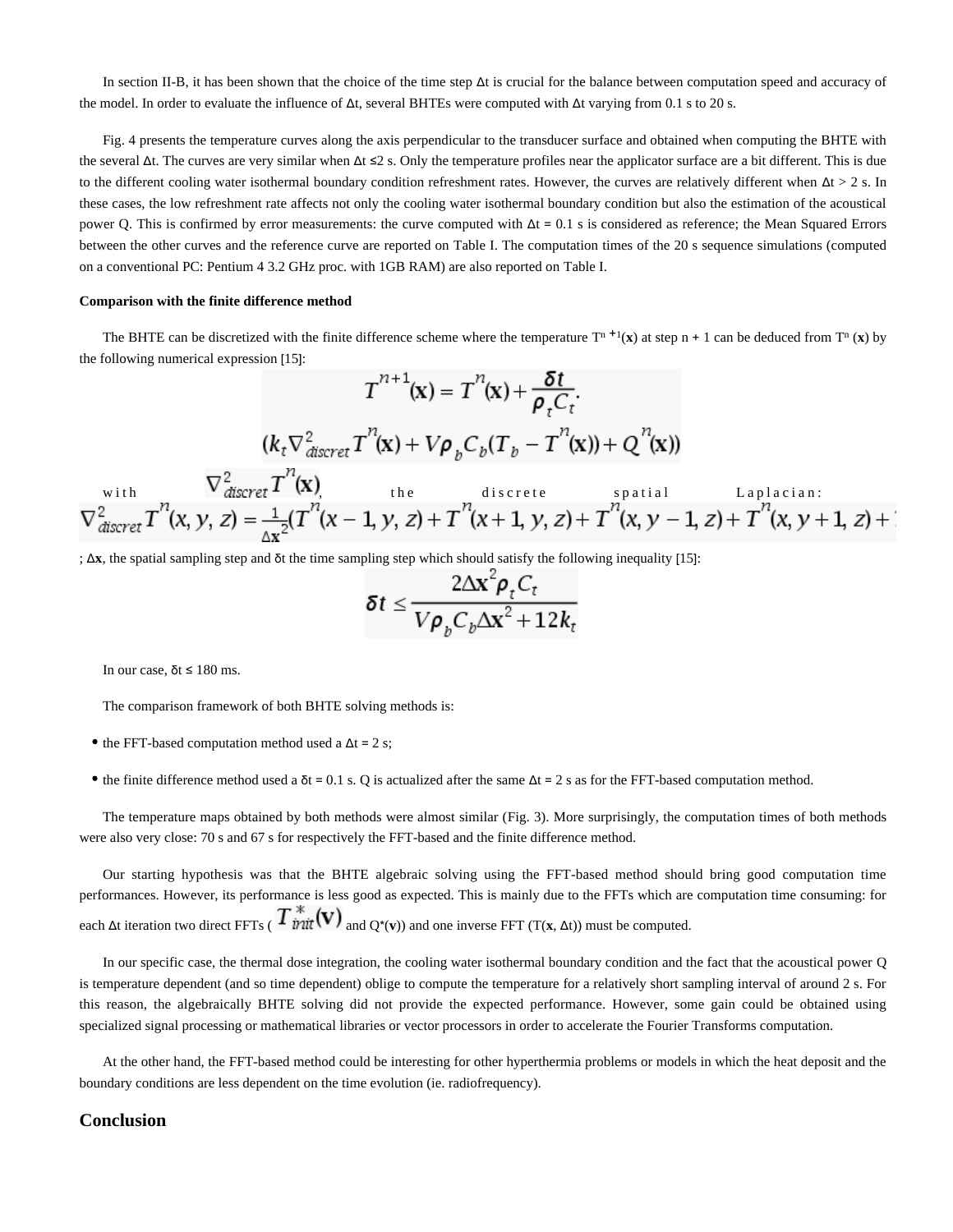A method simulating the tissue temperature evolution over time in high intensity ultrasound hyperthermia interstitial therapy was described. This method solves algebraically the bioheat transfer equation after a Fourier transformation over the space coordinates. However, the integrative nature of the thermal dose, the isothermal condition induced by the transducer cooling water and the temperature dependance of the acoustical power heat deposit constrained us to decompose the entire analytical temperature evolution computation into several smaller time intervals. The temperature computation at these intermediate time steps makes the FFT-based method less efficient in terms of computation time. Notwithstanding this method becomes interesting again using specialized signal processing libraries or processors or for solving hyperthermia problems with conditions less dependent on the time evolution.

#### **Ackowledgements:**

This work is part of the national SUTI project supported by an ANR Grant (ANR05RNTS01106).

#### **References:**

- 1. Lencioni RA , Allgaier HP , Cioni D , Olschewski M , Deibert P , Crocetti L , Frings H , Laubenberger J , Zuber I , Blum HE , Bartolozzi C Small hepatocellular carcinoma in cirrhosis: randomized comparison of radio-frequency thermal ablation versus percutaneous ethanol injection. Radiology. 228: (1) 235- 40 2003;
- 2. Lafon C , Chapelon JY , Prat F , Gorry F , Margonari J , Theillere Y , Cathignol D Design and preliminary results of an ultrasound applicator for interstitial thermal coagulation. Ultrasound Med Biol. 24: (1) 113- 22 1998;
- 3. Lafon C , Prat F , Chapelon JY , Gorry F , Margonari J , Theillere Y , Cathignol D Cylindrical thermal coagulation necrosis using an interstitial applicator with a plane ultrasonic transducer: in vitro and in vivo experiments versus computer simulations. Int J Hyperthermia. 16: (6) 508- 22 2000;
- 4. Garnier C , Lafon C , Dillenseger JL 3D modeling of the thermal coagulation necrosis induced by an interstitial ultrasonic transducer. IEEE Trans Biomed Eng. 55: (2) 833- 7 2008;
- 5. Pennes HH Analysis of tissue and arterial blood temperatures in the resting human forearm. 1948. J Appl Physiol. 85: (1) 5- 34 1998;
- 6. Connor CW , Hynynen K Bio-acoustic thermal lensing and nonlinear propagation in focused ultrasound surgery using large focal spots: a parametric study. Phys Med Biol. 47: ( 11) 1911- 28 2002;
- 7. Dillenseger J-L , Garnier C Acoustical power computation acceleration techniques for the planning of ultrasound therapy. 5th IEEE International Symposium on Biomedical Imaging (ISBI'08) 1203- 1206 2008;
- 8. Sapareto SA , Dewey WC Thermal dose determination in cancer therapy. Int J Radiat Oncol Biol Phys. 10: (6) 787- 800 1984;
- 9. Graham SJ , Chen L , Leitch M , Peters RD , Bronskill MJ , Foster FS , Henkelman RM , Plewes DB Quantifying tissue damage due to focused ultrasound heating observed by MRI. Magn Reson Med. 41: (2) 321- 8 1999;
- 10. Chato J , Gautherie M , Paulsen K , Roemer R Editor: Gautherie M Fundamentals of bioheat transfer. Thermal dosimetry and treatment planning. 1- 56 Berlin Springer; 1990;
- 11. Quesson B , Vimeux F , Salomir R , de Zwart JA , Moonen CT Automatic control of hyperthermic therapy based on real-time Fourier analysis of MR temperature maps. Magn Reson Med. 47: (6) 1065- 72 2002;
- 12. Dunn F , O'Brien WD Ultrasonic biophysics. 7: Benchmark papers in acoustics. Stroudsburg (Pennsylvania) Dowden-Hutchinson & Ross Inc; 1976;
- 13. Task group report of the european society for hypermermic oncology, "Treatment planning and modeling in hyperthermia," 1992.
- 14. Bioulac-Sage P , Le Bail B , Balaudaud C Editor: Benhamou J , Bircher J , McIntyre N , Rizetto M , Rodes J Histologie du foie et des voies biliaires. Hépathologie clinique. 12- 20 Paris Med. sciences/Flammarion; 1993;
- 15. Wang J , Fujiwarea O FDTD computation of temperature rise in the human head for portable telephones. IEEE Trans Microw Theory Tech. 47: (8) 1528- 34 1999;

#### **Fig. 1**

Simulated temperature maps. Left: cut plane perpendicular to the applicator axis. Right: cut plane along the applicator axis. The temperature color scale goes from black (37°C) to white (66°C).



#### **Fig. 2**

Simulated necrotic volume. Left: cut plane perpendicular to the applicator axis. Right: cut plane along the applicator axis.

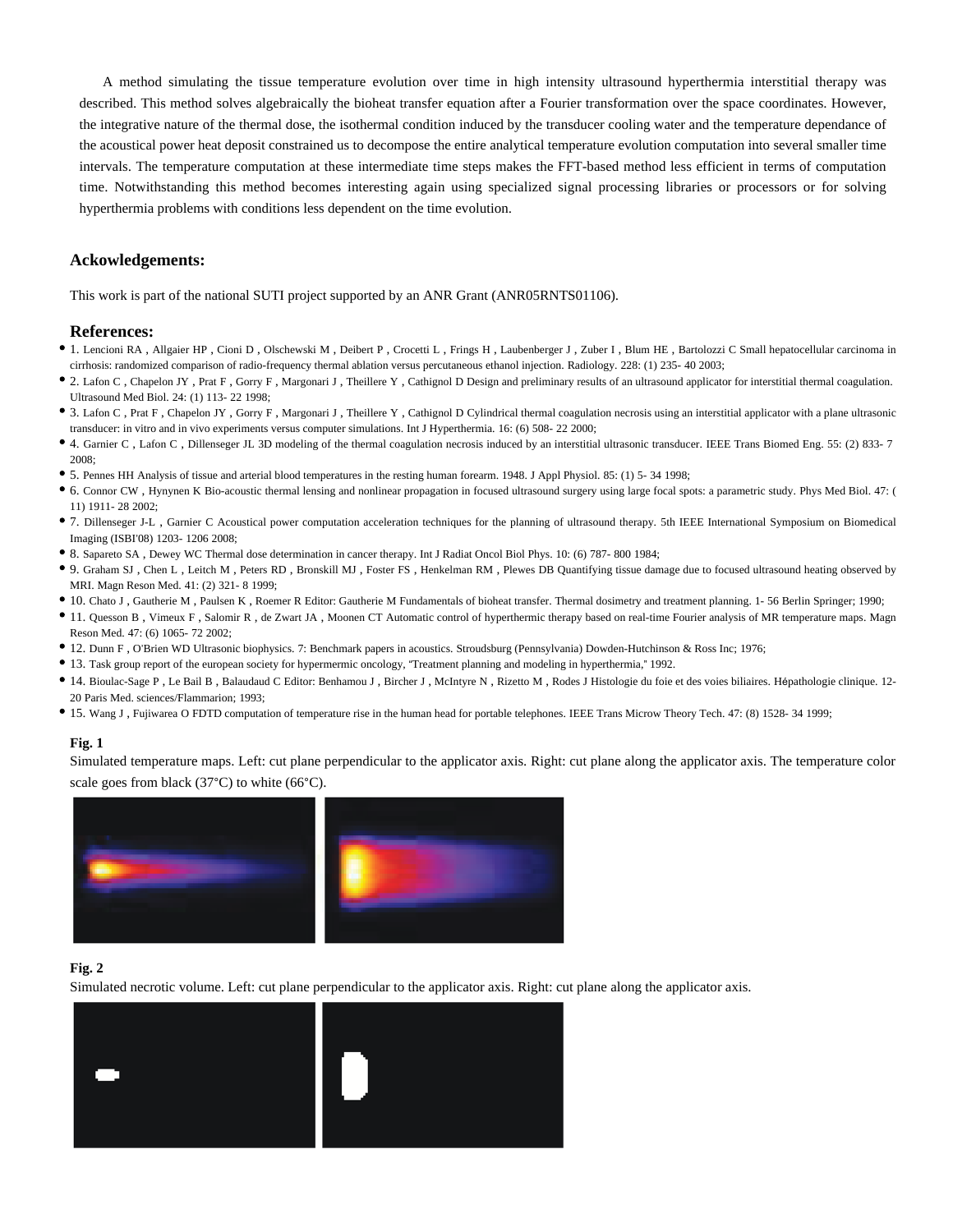### **Fig. 3**

Comparison between the experimental in-vivo temperature measurements and the simulated temperatures obtained with the FFT based method and the finite difference based method.





Comparison between the simulated temperatures obtained with Δt varying from 0.1 s to 20 s.